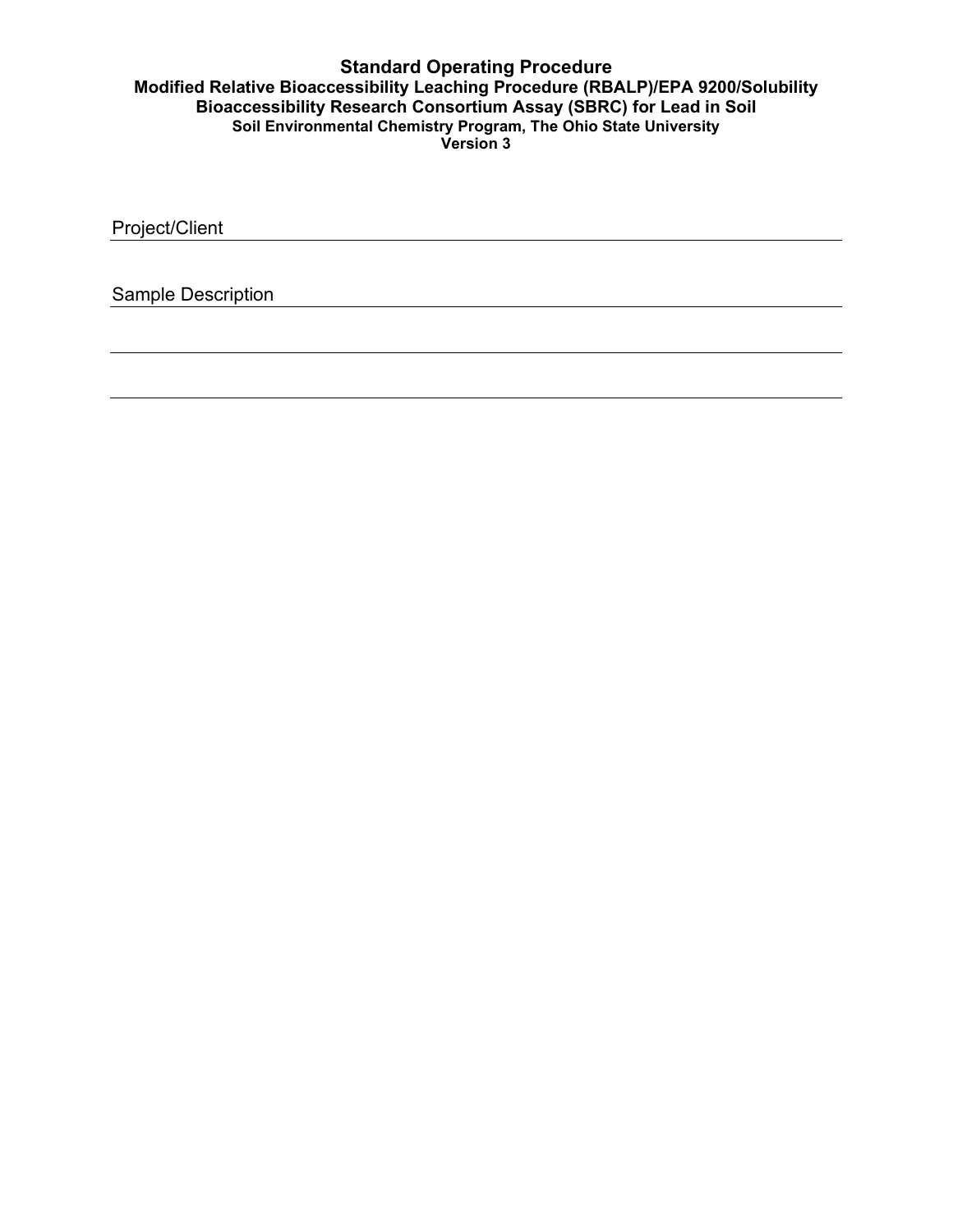### **1.0 Scope of Method**

1.1 This method is typically applicable for the characterization of lead bioaccessibility in soil. The assay may be varied or changed as required and dependent upon site conditions, equipment limitations, or limitations imposed by the procedure. Users are cautioned that deviations in the method from the assay described herein may impact the results (and the validity of the method). The *in vitro* bioaccessibility assay described in this method provides a rapid and relatively inexpensive alternative to *in vivo* assays for predicting relative bioaccessibility of lead in soils and soil-like materials. The method is based on the concept that lead solubilization in gastrointestinal fluid is likely to be an important determinant of lead bioavailability *in vivo*. The method measures the extent of lead solubilization in an extraction solvent that resembles gastric fluid. The fraction of lead which solubilizes in an *in vitro* system is referred to as *in vitro* bioaccessibility (IVBA), which may then be used as an indicator of *in vivo* RBA. Measurements of IVBA using this assay have been shown to be a reliable predictor of *in vivo* RBA of lead in a wide range of soil types and lead phases from a variety of different sites (U.S. EPA, 2007b).

At present, it appears that the relationship between IVBA and RBA is widely applicable, having been found to hold true for a wide range of different soil types and lead phases from a variety of different sites. However, the majority of the samples tested have been collected from mining and milling sites, and it is plausible that some forms of lead that do not occur at this type of site might not follow the observed correlation. Thus, whenever a sample containing an unusual and/or untested lead phase is evaluated by the IVBA protocol, this sample should be identified as a potential source of uncertainty. In the future, as additional samples with a variety of new and different lead forms are tested by both *in vivo* and *in vitro*  methods, the applicability of the method will be more clearly defined. In addition, excess phosphate in the sample medium may result in interference (i.e., the assay is not suited to phosphate-amended soils).

## **2.0 Definitions**

- 2.1 Control Soil (CS): The laboratory control used for the RBALP is a certified reference material (NIST SRM 2711 or 2710) that goes through the same extraction/preparation procedure as the samples. The analyte composition of the laboratory control sample is certified by acid dissolution method 3051a. This SRM should be included in each batch processed.
- 2.2 Laboratory Control Sample (LCS): A sample which contains only extraction fluid is spiked prior to incubation and run through the complete procedure in order to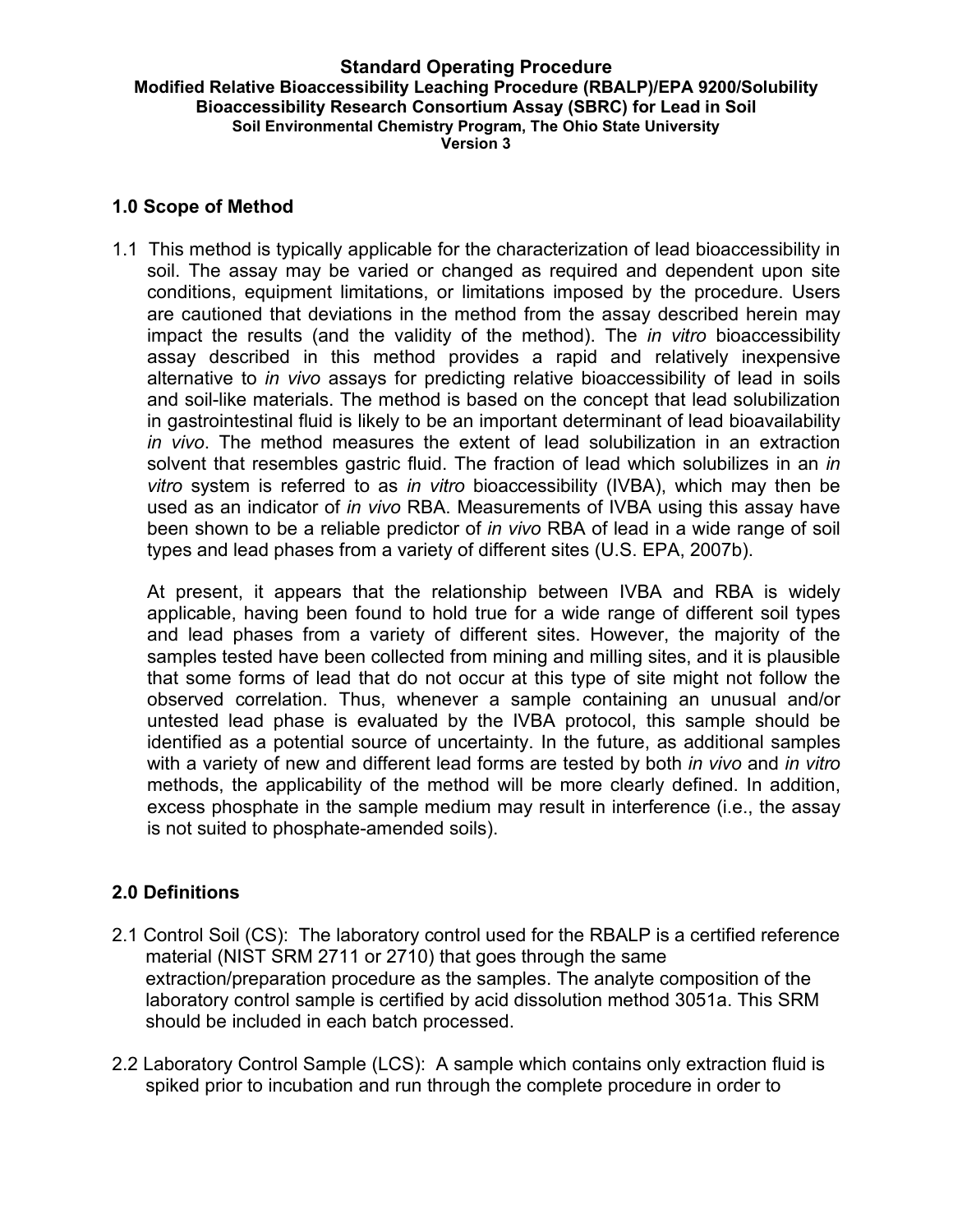provide information about the effect of the extraction fluid on bioaccessibility and/or measurement methodology.

- 2.3 Matrix Spike: A duplicate sample is spiked prior to extraction and run through the complete procedure in order to provide information about the effect of the sample matrix on bioaccessibility and/or measurement methodology.
- 2.4 Reagent Blank: The Reagent Blank is a sample that contains only the reagents used in the extraction procedure. The preparation blank is processed through the same preparation procedures as the samples and therefore gives an indication of any contamination picked up during the sample preparation process.
- 2.4 Duplicate sample: A duplicate of one sample per batch is processed through the same preparation procedures as the samples to determine reproducibility within each batch.
- 2.6 ICP-AES: Inductively Coupled Plasma-Atomic Emission Spectrometry.

## **3.0 Equipment and Supplies**

- 3.1 VWR Model 1545 Oven
- 3.2 Glas-Col Rotator Cat. No. 099A RD50
- 3.3 Trace metal grade hydrochloric acid.
- 3.4 Glycine salt
- 3.5 ≥18 MΩ deionized water (DI).
- 3.6 175mL high-density polyethylene (HDPE) bottles
- 3.7 15ml Falcon tubes
- 3.8 12 ml syringes
- 3.9 Fisher brand 0.45µm nylon syringe filters
- 3.10 Spex Certiprep 1000mg/L ICP standard

## **4.0 Procedure**

Review SOP for handling acids prior to beginning the procedure.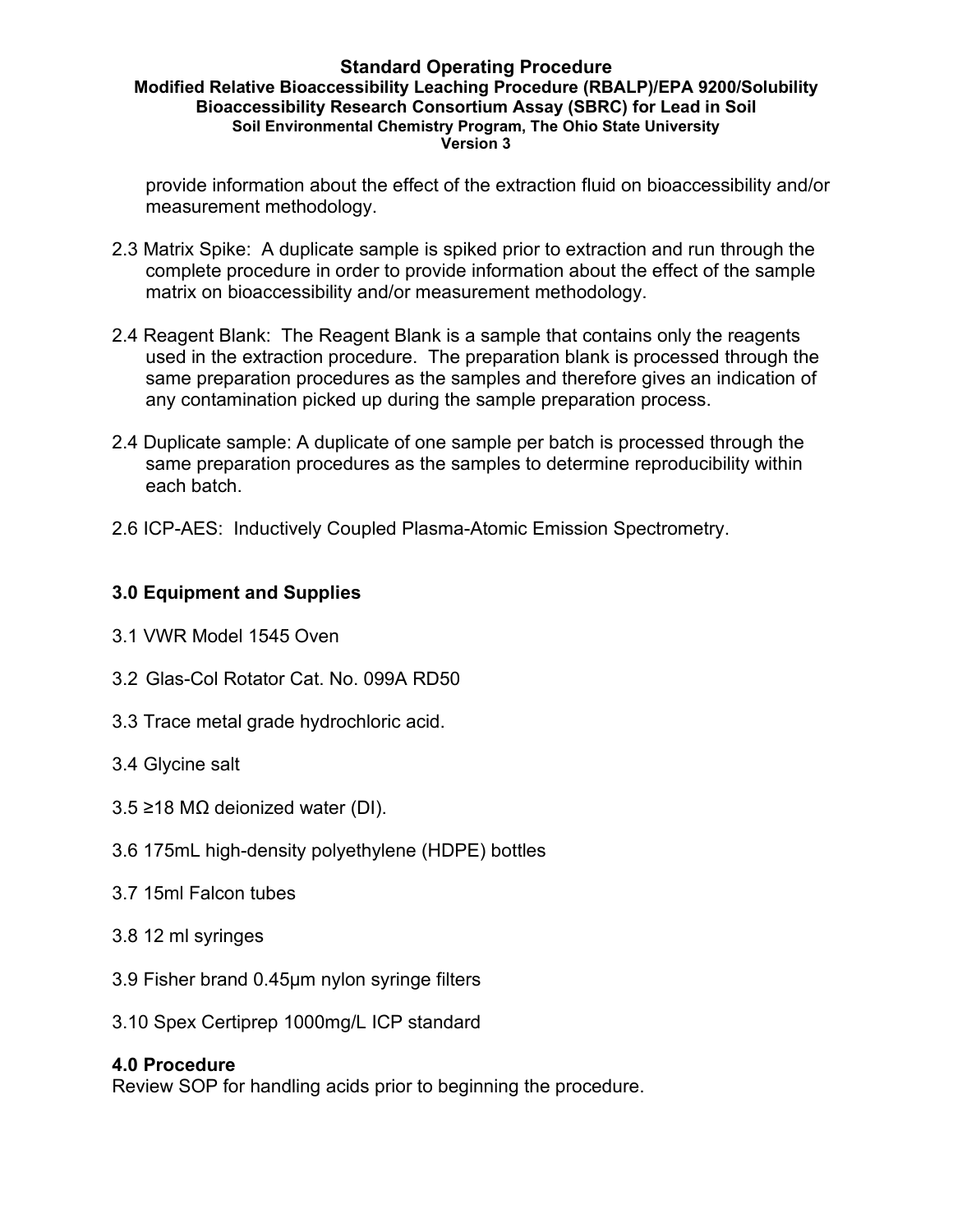- 4.1 Weigh 1.0 g from each sample to the nearest 0.01 g into a labeled 175 mL acid washed HDPE bottle and record sample mass on analysis sheet.
- 4.2 Prepare 0.4M glycine extraction solution at 37ºC, adjusting pH to 1.50 +/- 0.5 with trace metal HCl. For a 2L solution, add 60.06g of glycine to a 2L volumetric and fill halfway with lab grade deionized water. To adjust pH to 1.5, start by adding 55 mL of concentrated HCl. Continue to add 1 mL increments of concentrated HCl until the desired pH is met. Before preparing solution, calibrate the pH meter with buffers (2.0, 4.0, and 7.0) that have been heated to 37ºC.

4.2.1 Extraction solution can also be prepared at pH 2.5 for project specific objectives. Note that CS reference values have not been established for pH 2.5.

- 4.3 Add 100 ± 0.5mL extraction solution with a bottle pipette checked for accuracy (Appendix) to each bottle.
- 4.4Add 1mL of 1000 mg/L Pb standard to the blank spike sample and to the matrix spike sample.
	- 4.4a Make a Reagent blank spike with 1mL of 1000 mg/L Pb.
	- 4.4b Add to the Matrix Spike 1mL of 1000 mg/L Pb.
	- 4.4c Check pipette accuracy and record results in appendix prior to spiking the sample.
	- 4.4d When using 1000 mg/L standard, pour a small amount into a dixie cup and pipette from the dixie cup. DO NOT return the unused standard to the Certiprep container. Dispose of the unused standard in one of the inorganic waste tubs in the lab.
- 4.5 Cap the bottle. Properly place the bottles in the rotator and begin rotation. The rotator should be maintained at  $30 \pm 2$  rpm for one hour. If the total time elapsed for the extraction process exceeds 90 minutes (from the time the extraction fluid is added to the final aliquot removal), the test must be repeated
- 4.6 After the one hour rotation remove a 10mL aliquot of suspension. Syringe filter samples into labeled falcon tubes using dry acid washed syringes and 0.45um nylon syringe filters.
- 4.7 Measure the pH of the remaining fluid in the extraction bottle and record in analysis sheet. If the fluid pH was not within pH 1.5±0.5, the extraction should be repeated with manual adjustment during the extraction.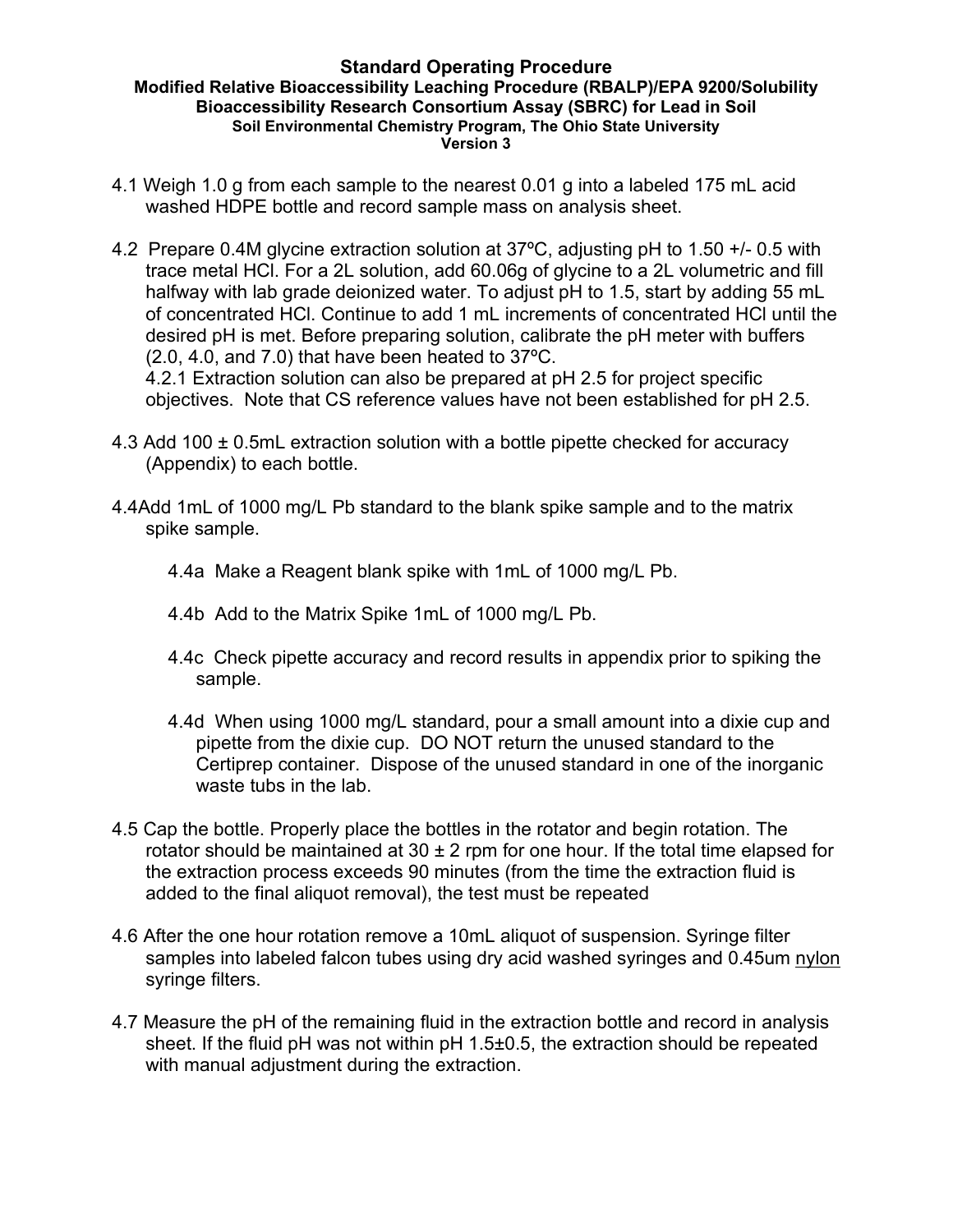- 4.8 To manually adjust the extraction stop the rotator at 5, 10, 15 and 30 minutes into the extraction and adjust the suspension pH to pH  $1.5 \pm 0.5$  with trace metal grade hydrochloric acid. Discontinue the manual adjustment when the suspension pH remains consistent between adjustment time points.
- 4.9 Filtered extracts should be stored in the refrigerator at 4°C for preservation until analysis (within one week of extraction). The samples should be analyzed for lead by ICP-AES or ICP-MS (U.S. EPA Method 6010 or 6020, U.S. EPA, 1986).

# **5.0 Quality Control**

- 5.1 Control Soil (CS): The laboratory control sample must fall within ± 10% of the known value or within the %. The laboratory control sample must be run with each batch of extractions.
- NIST SRM 2710a: Analysis of the NIST SRM 2710a standard should yield a mean IVBA result of 67.5% (acceptable IVBA range 60.7-74.2%). For the lead concentration (Pb soil) in the SRM, the median lead concentration presented in the Addendum to the NIST certificate for leachable concentrations determined using Method 3050 (5,100 mg/kg) should be used
- NIST SRM 2711a: The NIST SRM 2711a should yield a mean IVBA result of 85.7% (acceptable IVBA range 75.2-96.2%).For the lead concentration (Pb soil) in the SRM, the median lead concentration presented in the Addendum to the NIST certificate for leachable concentrations determined using Method 3050 (1,300 mg/kg) should be used.
- 5.2 Sample Duplicates: The relative percent difference (RPD) must be no more than ±20%. One sample duplicate must be run with every extraction batch.

$$
RPD = 100 \times \frac{(S - D)}{Avg. (S, D)}
$$

5.3 Laboratory Control Sample (LCS): Spike recoveries must fall within the limits of 85- 115%. At least one spike analyses (matrix spikes) shall be performed on each batch of extractions. Blank spikes are to be done at the following levels for elements of interest.

| Final Spike concentration   mg/L spike solution |      | mL spike prior to digest |
|-------------------------------------------------|------|--------------------------|
| $ Pb - 10$ mg/L                                 | 1000 |                          |

5.4 Matrix Spike: Spike recoveries must fall within the limits of 75-125%. At least one spike analyses (matrix spikes) shall be performed on each batch of extractions. Matrix spikes are to be done at the following levels for elements of interest.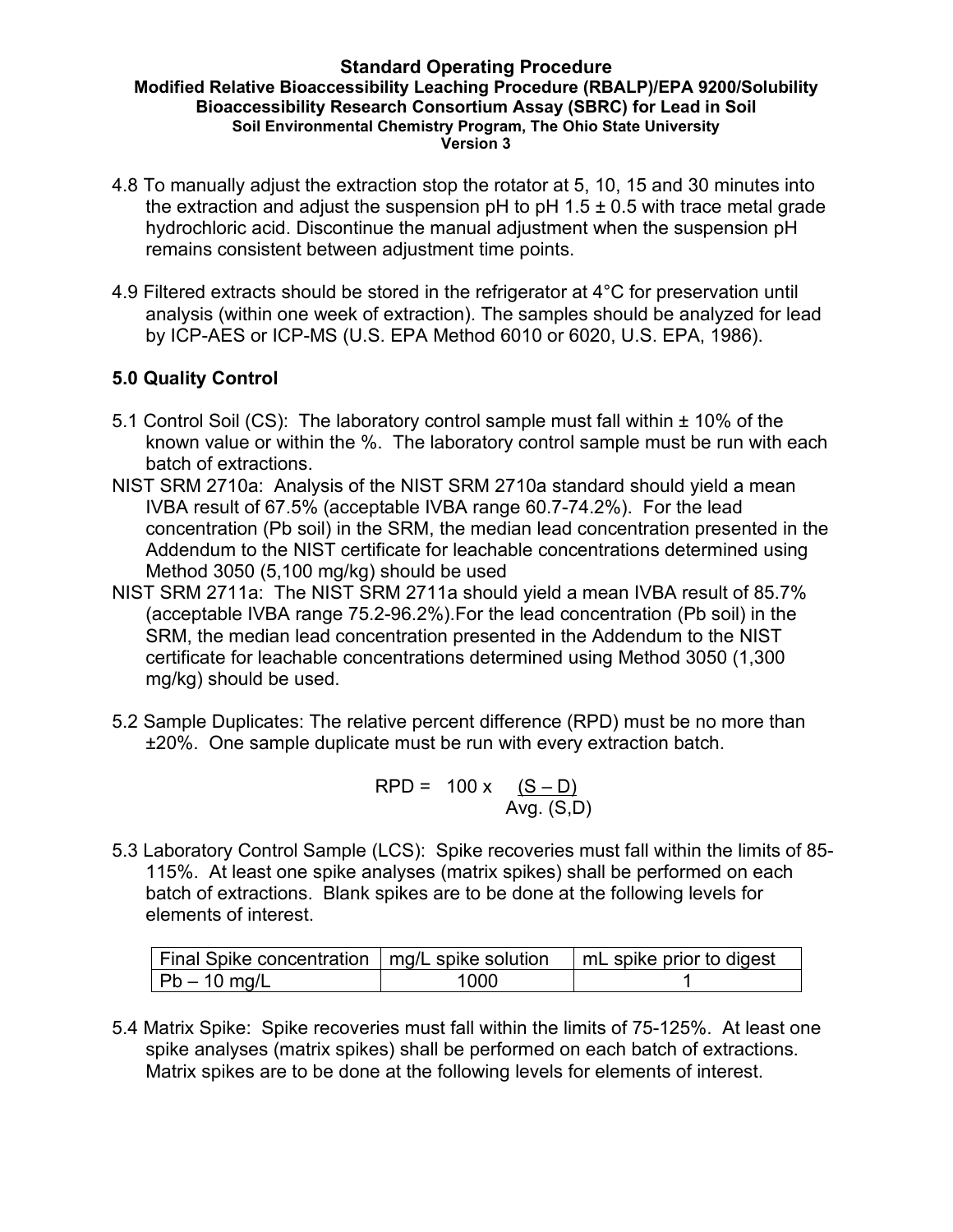| Final Spike concentration   mg/L spike solution |      | mL spike prior to digest |
|-------------------------------------------------|------|--------------------------|
| $ Pb - 10$ mg/L                                 | 1000 |                          |

5.5 Preparation Blank: If any analyte concentration is above the method detection limit in the preparation blank, the lowest concentration of the analyte reported in associated samples must be  $\geq 10$  times the preparation blank concentration. A preparation blank must be performed with each for each new preparation of extraction solution.

## **7.0 Reporting**

7.1 If any of the QC actions fail, the data shall be flagged indicating which QC check failed and determination will be made by the Laboratory Manager if corrective actions should be taken.

## **8.0 References**

- 8.1 United States Environmental Protection Agency. Standard Operating Procedure for an *In Vitro* Bioaccessibility Assay for Lead in Soil. In EPA 9200. 1-86; U.S. EPA: Washington, DC, 2008.
- 8.2 United States Environmental Protection Agency. Method 6010C. Inductively Coupled Plasma-Atomic Emission Spectrometry. In SW-846; U.S. EPA: Washington, DC, 2007.
- 8.3 United States Environmental Protection Agency. Method 6020A. Inductively Coupled Plasma-Atomic Mass Spectrometry. In SW-846; U.S. EPA: Washington, DC, 2007.
- 8.4 Drexler, J.W. and Brattin, W. J. *An In Vitro Procedure for Estimation of Lead Relative Bioavailability: With Validation*. Human and Ecological Risk Assessment (2007, 13, 383-401.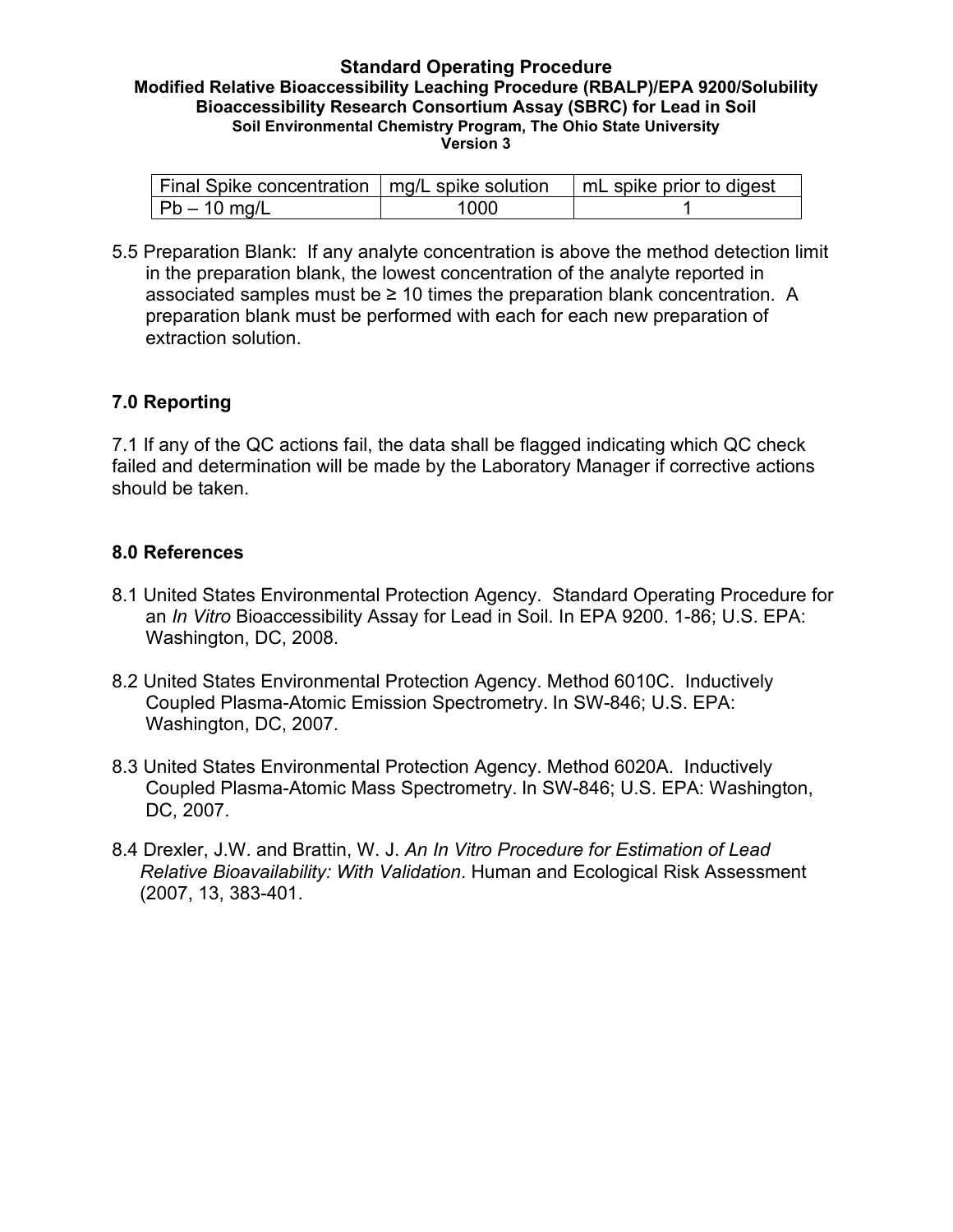#### **Standard Operating Procedure Modified Relative Bioaccessibility Leaching Procedure (RBALP) for Lead in Soil Soil Environmental Chemistry Program, The Ohio State University**

# **Appendix**

## Pipette Calibration Verification

| <i>Volume</i> | $\sim$ | $\sim$ | q DI | q DI | date | initials |
|---------------|--------|--------|------|------|------|----------|
|               |        |        |      |      |      |          |

| Volume | $\sim$ | $\sim$ | n<br>DΙ | $\sim$ | DI<br><sub>U</sub> | date | initials |
|--------|--------|--------|---------|--------|--------------------|------|----------|
|        |        |        |         |        |                    |      |          |

| ⊴lume | $\sim$ | $\sim$ | $\sim$<br>U. | $\tilde{\phantom{a}}$ | $\sim$ | Jate | initials |
|-------|--------|--------|--------------|-----------------------|--------|------|----------|
|       |        |        |              |                       |        |      |          |

| Volume | $\sim$ | $\tilde{\phantom{a}}$ | $\tilde{\phantom{a}}$ | $\sim$ | n<br>וט | date | initials |
|--------|--------|-----------------------|-----------------------|--------|---------|------|----------|
|        |        |                       |                       |        |         |      |          |

| <b>Volume</b> | $\alpha$ $\Gamma$ | ∩ ∩l | q DI | n DI | q DI | date | initials |
|---------------|-------------------|------|------|------|------|------|----------|
|               |                   |      |      |      |      |      |          |

| Volume | $\sim$ | $\sim$ | $\sim$ | $\sim$ | $\sim$<br>ັບ. | date | .<br>initials |
|--------|--------|--------|--------|--------|---------------|------|---------------|
|        |        |        |        |        |               |      |               |

| ∣ Volume | $\sim$ | $\sim$ | $\sim$<br>ັບ. | $\sim$ | DI<br>a | date | .<br>initials |
|----------|--------|--------|---------------|--------|---------|------|---------------|
|          |        |        |               |        |         |      |               |

| Volume | $\tilde{\phantom{a}}$ | $\sim$ | $\sim$<br>ັບ. | ∼ | $\sim$<br>ັບເ | date | initials |
|--------|-----------------------|--------|---------------|---|---------------|------|----------|
|        |                       |        |               |   |               |      |          |

| Volume | $\sim$ | $\tilde{\phantom{a}}$ | n<br>DΙ | ~ | DI<br>a | date | initials |
|--------|--------|-----------------------|---------|---|---------|------|----------|
|        |        |                       |         |   |         |      |          |